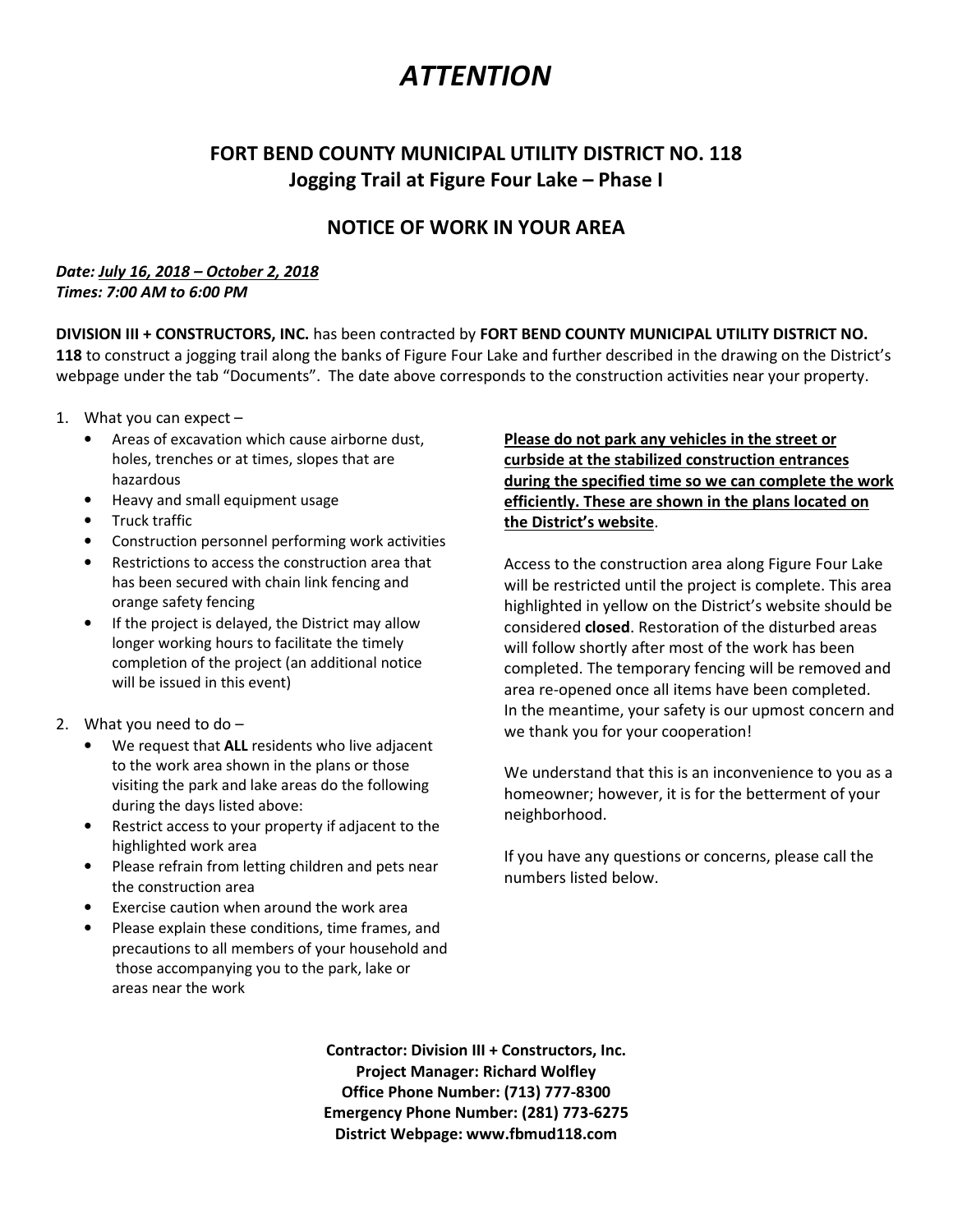# **NO TRESPASSING**

## **FORT BEND COUNTY MUNICIPAL UTILITY DISTRICT NO. 118**

## **CONSTRUCTION AREA ENTRY PROHIBITED**

**VIOLATORS WILL BE SUBJECT TO PROSECUTION FOR CRIMINAL TRESPASS AND SUBJECT TO FINE(S). Texas Penal Code, Section 30.05** 

> **Call the Fort Bend County Sheriff's Office at 281.341.4665 to report violations.**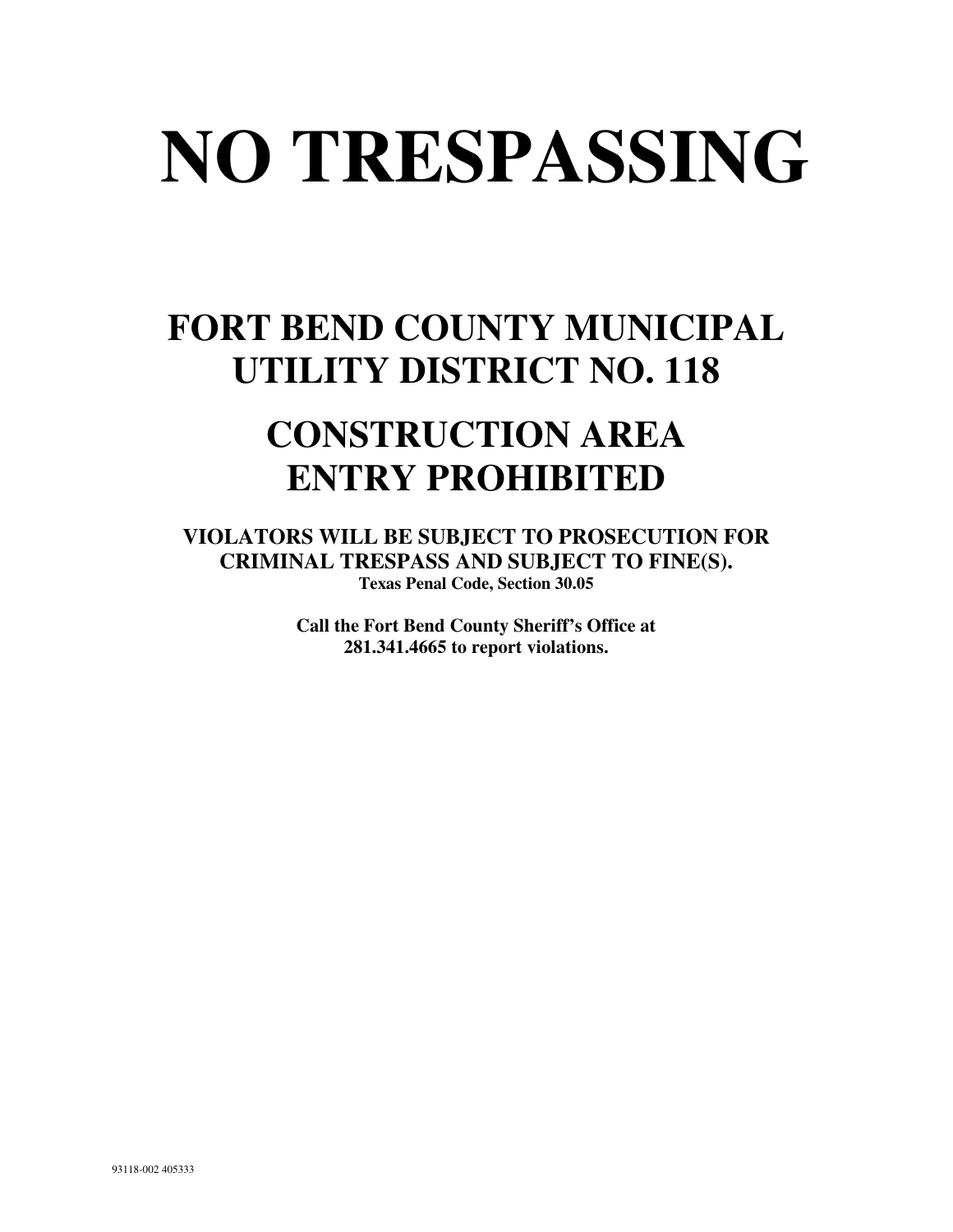